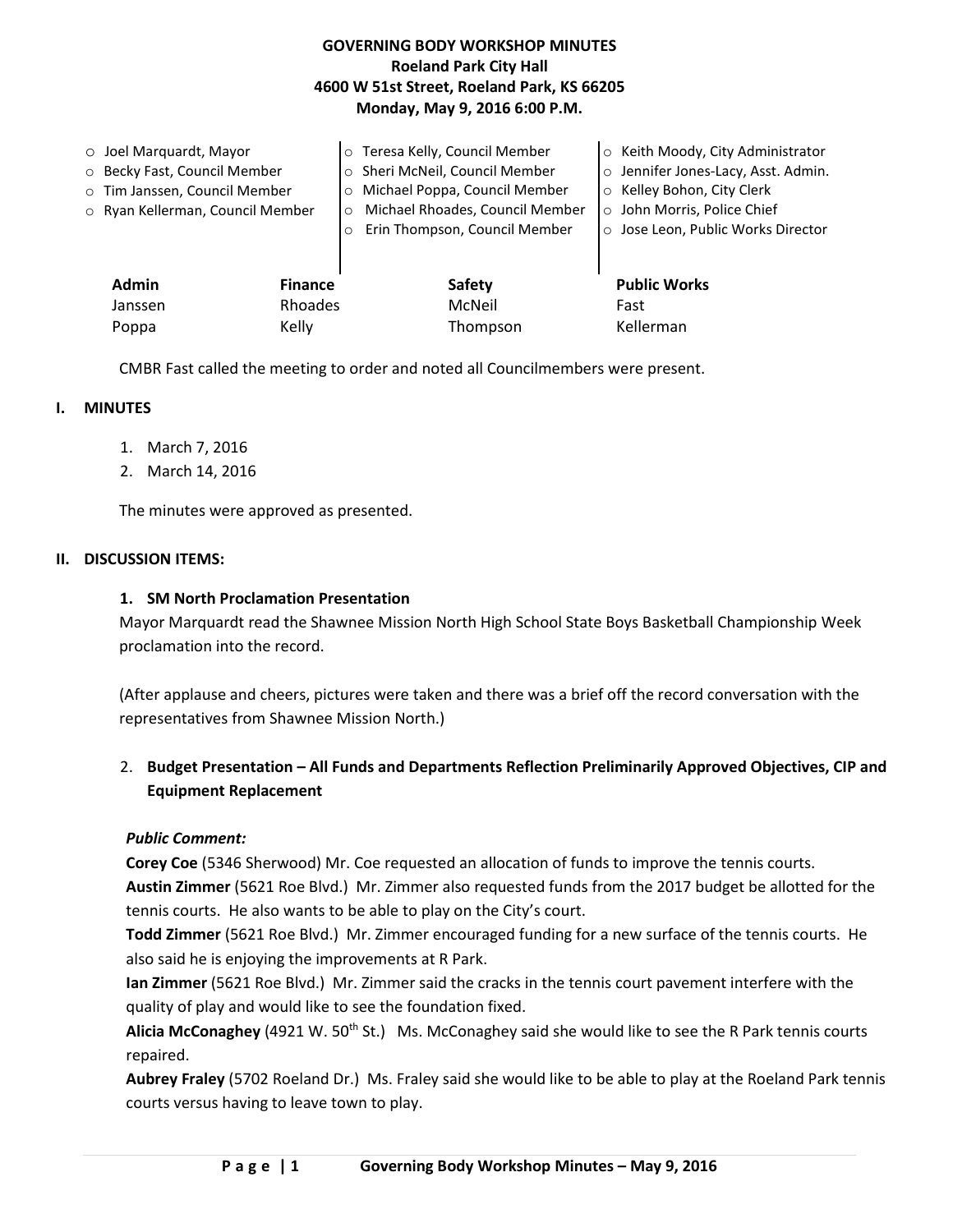Jim Haley (4927 W. 57<sup>th</sup> St.) Mr. Haley reiterated his request that the Council take this opportunity during budget discussions to fund repairing the courts. He also added that Roeland Park's participation in the Johnson County Mental Health co-responder program is a good thing.

Gretchen Davis (5206 W. 58<sup>th</sup>) Ms. Davis spoke to the tennis courts and their neglect and would like to see funding in 2017 for their repair. She thanked the Council for also being the first council who has stepped up to improving the parks.

City Administrator Moody began his presentation asking the Governing Body for direction on the mill levy, the increased solid waste assessment fee, and debt service funding.

The Objectives and the Capital Improvement Plan (CIP) have previously been given preliminary approval by the Council and are reflected in the "2017 Budget" column. The request for additional funds for communitysponsored events resulted in a line item increase to the Community Events budget by \$2,000. The tennis court replacement at R Park has been moved to 2018. After hearing the Public Comments, he said he is happy to review the 2017 cash flow in the fund for which the tennis courts would be paid out of, but that currently it shows a negative balance.

Some items of note that are reflected in the budget proposal are:

- A three percent pool to fund pay increases for each department with a total impact of \$47,000 over the 2016 amount.
- Employer KPERS contributions will decrease for general and police employee groups in 2017, resulting in a \$45,500 decrease in contributions by the City.
- A \$71 per month increase in the City's contribution toward employee health/dental insurance premiums effective June 1, 2017 with a total budget increase of \$25,000.
- No change in the mill levy is anticipated.
- A \$3.00/year increase in the solid waste assessment to address increasing charges to the City from the solid waste contractor, which also covers the cost of the leaf pickup program.
- Staffing level changes consist of: Part time hours decreased in the Public Works department due to the contracting of mowing.
- The deputy chief position has been taken out of the Police Department budget and part-time hours have been increased as has the hourly rate for part time officers.
- The Administrative department has the same FTE's, but reflects some benefit savings due to two part-time employees job sharing the administrative assistant position.

The CIP anticipates an issuance of \$2 million in Bonds in 2018 and again in 2021. The proposed \$4 million in bond proceeds is necessary to complete the CIP projects shown in 2017 through 2021. Between the years of 2022 and 2026, the CIP reflects \$1.5 million in bond proceeds to fund CIP projects. Mr. Moody noted it is possible that the City could transition from bond funding the CIP to a pay-as-you-go approach in the years beyond 2021. A sheet entitled "Funding Comparison - Pay-as-You-Go vs. Bonding" is attached to the budget memo and will be discussed later in the meeting. This chart attempts to show the cash flow imbalance between the years 2017 through 2021.

Mr. Moody reviewed the General Fund Summary revenues and expenditures. Of note, the General Fund has an operating surplus of \$115,000 for 2017, with an anticipated ending fund balance of \$2,644,000. This exceeds three months of annual operating expenses. A \$137,000 deficit is anticipated in 2018 due to the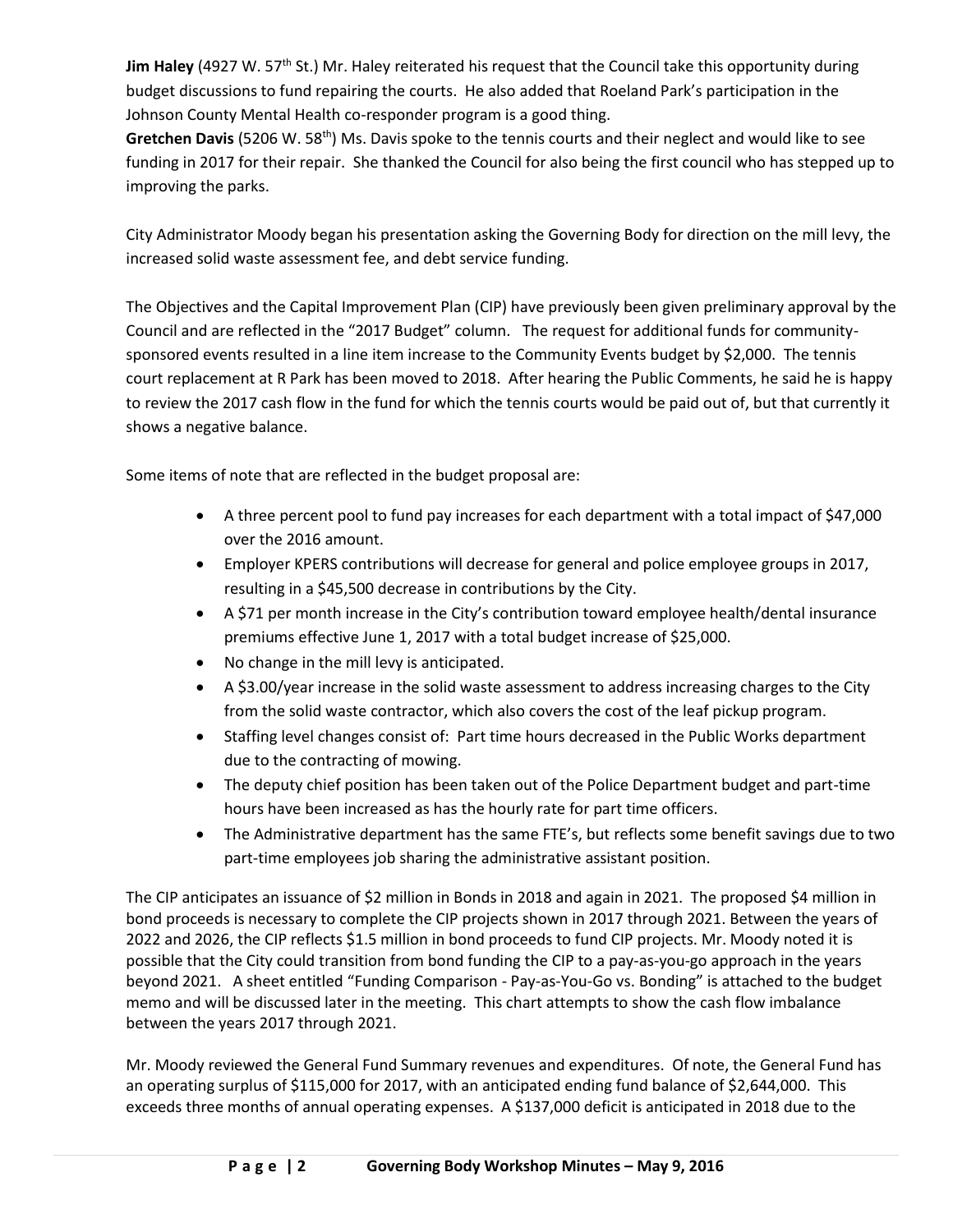closing of Walmart. The budget assumptions take into account Walmart leaving and then the re-renting of the space. It also reflects a one year operating deficit.

There was discussion regarding the impact of Walmart closing anticipated to be in early 2018. The City increased the mill levy five mills to build up reserves due to the decrease in sales tax revenues provided by the property. It is anticipated that the property will be vacant through 2019, then be re-tenanted. It also anticipated that whoever the new tenants will be they will not generate the sales taxes that Walmart has. It is anticipated that sales tax will drop 65 in 2018 and 0 percent in 2019. With a new tenant in the building, it is anticipated the sales tax will be 78 percent of what Walmart generated.

CMBR Fast inquired as to how the sales tax loss is represented in the budget. Ms. Jones-Lacy said the loss is spread out among four different funds. She also added that they are anticipating an increase in ad valorem taxes.

City Administrator Moody presented the remaining funds.

200 Bond and Interest Fund. This fund reflects a \$27,000 surplus in 2017. The ending fund balance of \$381,000 exceeds 25 percent of the annual expense (33 percent realized). The fund balance is drawn down in 2018 and 2019, but the balance remains above the 25 percent benchmark.

250 Special Highway Fund. The fund reflects an \$18,000 increase in fund balance in 2017. The fund is used to account for the local portion of state highway funds. Snow removal and equipment replacement are the expenses charged to this fund. The ending fund balance is 57% of annual expenditures.

CMBR Janssen inquired about salaries from this fund. Ms. Jones-Lacy said the fund is charged a portion of the salaries paid to Public Works employees for a portion of their street maintenance work.

270 Special Street Improvement Fund. The fund reflects a \$135,000 decrease in fund balance in 2017. The fund is used to account for street construction projects that are funded with CARS, STP, City/County Sales and Use Tax, and Bond proceeds if applicable. The balance in this fund fluctuates due to varying project size from year to year.

290 Community Center Fund Review. The fund reflects a \$71,000 surplus for 2017. The ending fund balance of \$384,405 is 328 percent of annual expenses.

300 Special Infrastructure Fund. The fund reflects a \$175,000 surplus for 2017 and is used to account for street maintenance, storm drainage maintenance and sidewalk maintenance completed by the Public Works Department. The fund balance fluctuates due to projects fluctuating from year to year.

City Administrator Moody spoke to the audience regarding the funding of the tennis court repairs. He said he very much appreciated their input, but needed to address the fact that the tennis court repairs weren't in the CIP in 2016, and it was not considered as an item to be fixed. He said he will look to see if they can do a concrete resurfacing in-house, and that they are unable to do an asphalt court. They will also apply to the tennis association to attempt to get a grant.

Public Works Director Leon addressed the tennis court noting that only became City property in 2005, and was previously part of the school property.

CMBR Fast questioned a concrete surface and falling. City Administrator Moody said he has fallen on both asphalt and concrete and they both hurt. Mayor Marquardt addressed that asphalt seems to get lumpy and heated. Public Works Director Leon said fly ash is the base of the court now.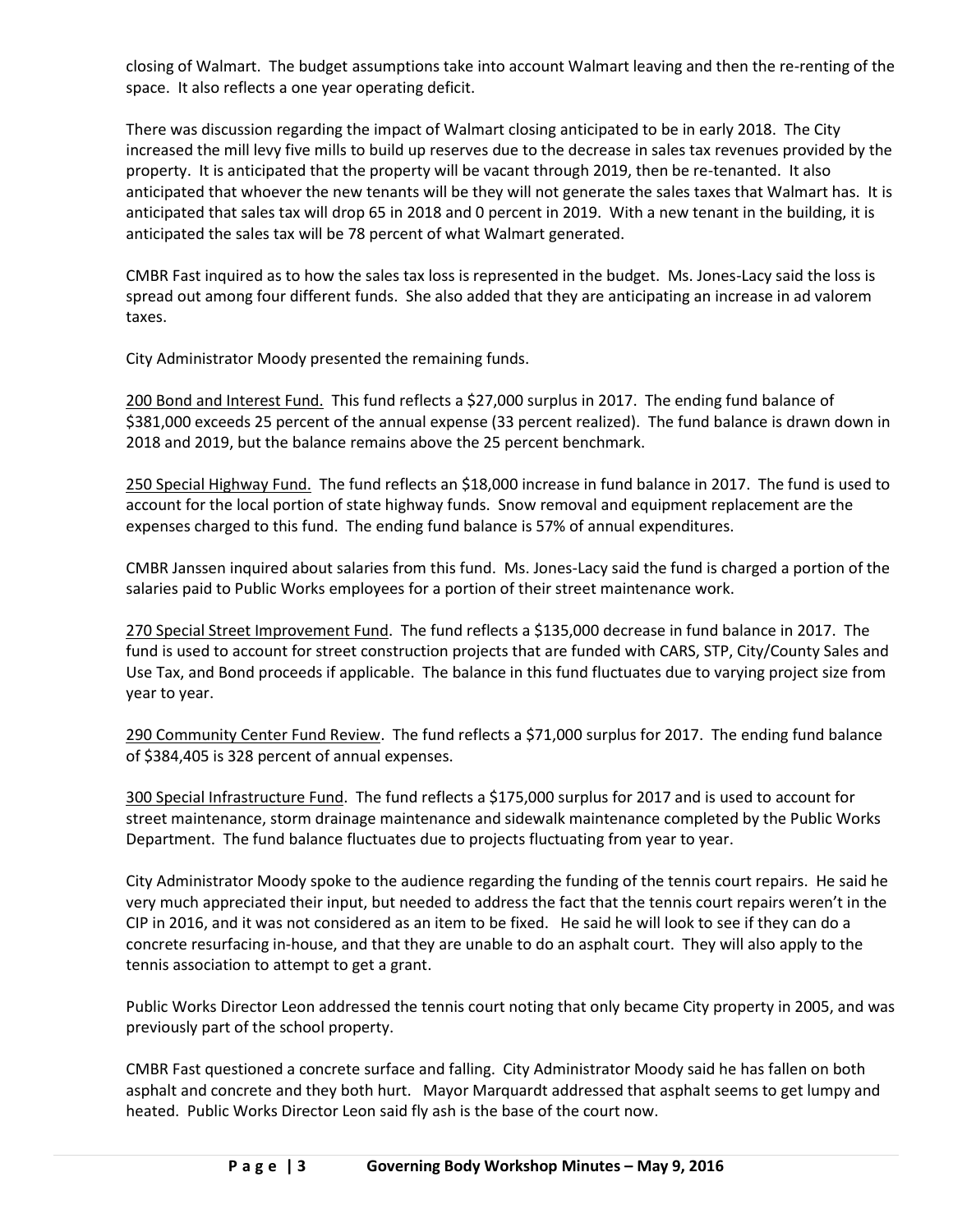360 Equipment and Building Reserve Fund. The fund reflects a \$10,000 decrease in fund balance in 2017. The fund is used to account for equipment replacement purchases as well as funds set aside for building improvements. The ending balance is \$317,000.

370 TIF 1A/B Bella Roe /Wal-Mart Fund. The fund reflects a \$137,000 increase in fund balance in 2017. The fund is used to account for payment of related project debts. The fund has been accumulating a balance as the TIF proceeds have exceeded debt service requirements. The ending balance is anticipated to be \$1,032,000 and expires in 2025.

CMBR Fast inquired about using part of the surplus for repairs to the property. Mr. Moody said the requirement is to satisfy the debt before any surplus could be used for additional repairs or projects. If at the end of the loan they could encourage redevelopment and re-tenanting of the site, along with the CID funds, this might help to motivate the property owners to put it back into productive use.

400 TDD #1 Price Chopper Fund. The fund revenues equal expenditures. The fund is used to account for related debt service and does not carry a cash balance as all resources flow through to service the debt. This also expires December 1, 2025.

Mayor Marquardt inquired about what happens if the TDD does not perform, what happens in 2025. Ms. Jones-Lacy said the bondholders do not get paid.

410 TDD #2 Lowes Fund. The fund revenues equal expenditures. The fund is used to account for related debt service and does not carry a cash balance as all resources flow through to service debt.

420 CID #1 Roeland Park Shopping Center Fund. This is the CID on the Wal-Mart property. To date, no improvements have been made so the fund balance continues to grow until such time that improvements per the CID agreement are completed, at which time the developer is permitted to be reimbursed up to \$3 million from the CID. The balance at the end of 2017 is anticipated to be \$2.2 million.

City Administrator Moody said the funds can be used as an encouragement to redevelop the property. The owner's expressed plan is to rework the big box into three compartments. He said there is a link on the website to see what the proposal consists of. Some items would be redoing the parking area, building an addition onto the current in-line shops, building another pad site to the south of the existing northeast corner. He also added that there is nothing that prevents them from making improvements today. He said it is important to continue to reinvest in a property to continue to be relevant in the market. Mr. Moody wants to see the property become more unique should Walmart leave.

450 TIF 2B/D City Hall Fund. The fund balance is anticipated to increase by \$74,000 in 2017. The Stormwater improvements planned for 2018 draw the balance down to negative, but this will only be for a couple of months until the TIF proceeds are received in early 2019 restore it to a positive balance. He added he is not concerned with the negative balance reflected in 2018 as the TIF allocation by that point will restore the balance very quickly.

480 TIF 2C Valley State Bank Fund. The fund revenues equal expenditures. The fund is used to account for related debt service and does not carry a cash balance as all resources flow through to service debt.

510 TIF 3C 4800 Roe/Boulevard Apartments Fund. The fund balance is anticipated to be \$1,036,000 at the end of 2017. The resources are planned to be used to stabilize the old caves site and incent the redevelopment of that site.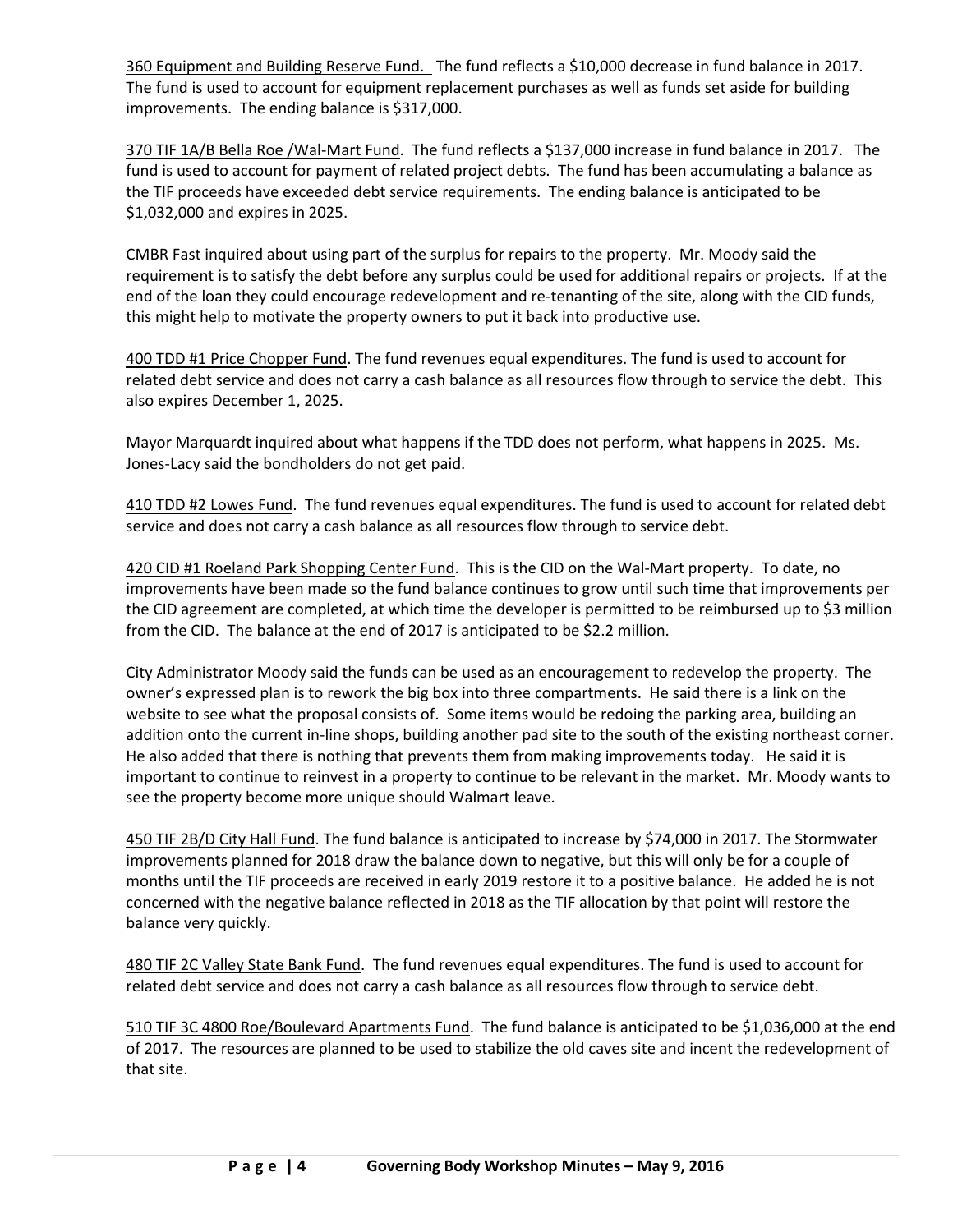520 Roeland Park Property Owners Association Fund. The fund balance remains very consistent from year to year. The fund is used to account for the common area costs at City Hall. The lease expires this year and the plan is to negotiate an extension of the lease.

CMBR Fast spoke with the Family Conservancy and told them how much they appreciate them renting the space. She said they would be willing to come before the Council and offer a short presentation to tell them what they do. Ms. Fast said that would be a good opportunity for the Council to thank them.

City Administrator Moody said he is working to get the rented space exempted from property tax, and will be going to Topeka to plead the case as well as an appeal on the assessment value. If successful, the City will see a \$10,000 tax decrease for one year.

Summary: The 2017 Budget is balanced, reflecting all but two Objectives and the CIP. The forecasted budgets do not indicate any negative trends and fund balances are within established benchmarks.

There was a consensus to keep the mill levy at its current rate.

There was a consensus to the \$3 increase in solid waste assessment, from \$175 to \$178, to address increasing charges to the City from the contractor.

City Administrator Moody reviewed the bond issue documents and presented the *Funding Comparison - Pay as You Go vs. Bonding.* He said there are major projects scheduled to be completed in the next five years and he is confident the City cannot do those projects in that timeframe without issuing bonds, as there are not enough resources available to do that. In 2024, the big projects will be done and it would be possible to convert to the pay-as-you-go scenario. \$150,000 annually will still be paid on debt service, but would end up with \$700,000 a year in additional net revenue to use on the CIP.

The Committee discussed different scenarios of borrowing versus funding, and the benefits and cons of both.

CMBR Janssen said he would like to see the chart with the ongoing debt service included. CMBR Rhoades inquired about implementing a resolution to ensure future councils will know of their intent.

Mayor Marquardt reiterated his comments from earlier conversations that he does not support debt funding project and prefers saving money and that it would eventually be cheaper to do the full CIP and be able to do more with the same money in the future. He also felt a 2030 goal for the CIP might be good to have.

There was agreement by the Councilmembers not to make any debt decisions at this time, but to discuss it again at a later time.

# 3. **Rotation Change for Committees and Council President**

CMBR Fast recommended forwarding the rotation change for committee and Council President to May 16 as they will be discussing the ad hoc committees and Workshop procedures. She also requested CMBRS Janssen and Poppa bring forward their recommendations.

CMBR Janssen provided three options. Everyone would retain their existing seat and their term would be extended to January 2017. This will help get in line with the state-required rotation of January. The second option would be to move to the next assigned position and renew again in May. This would shorten the 2017/2018 term as they would switch again in 2018. The third option would be to shorten this year and switch to a new seat now and rotate out again in January 2017.

It was decided to discuss the three options at the next Workshop meeting.